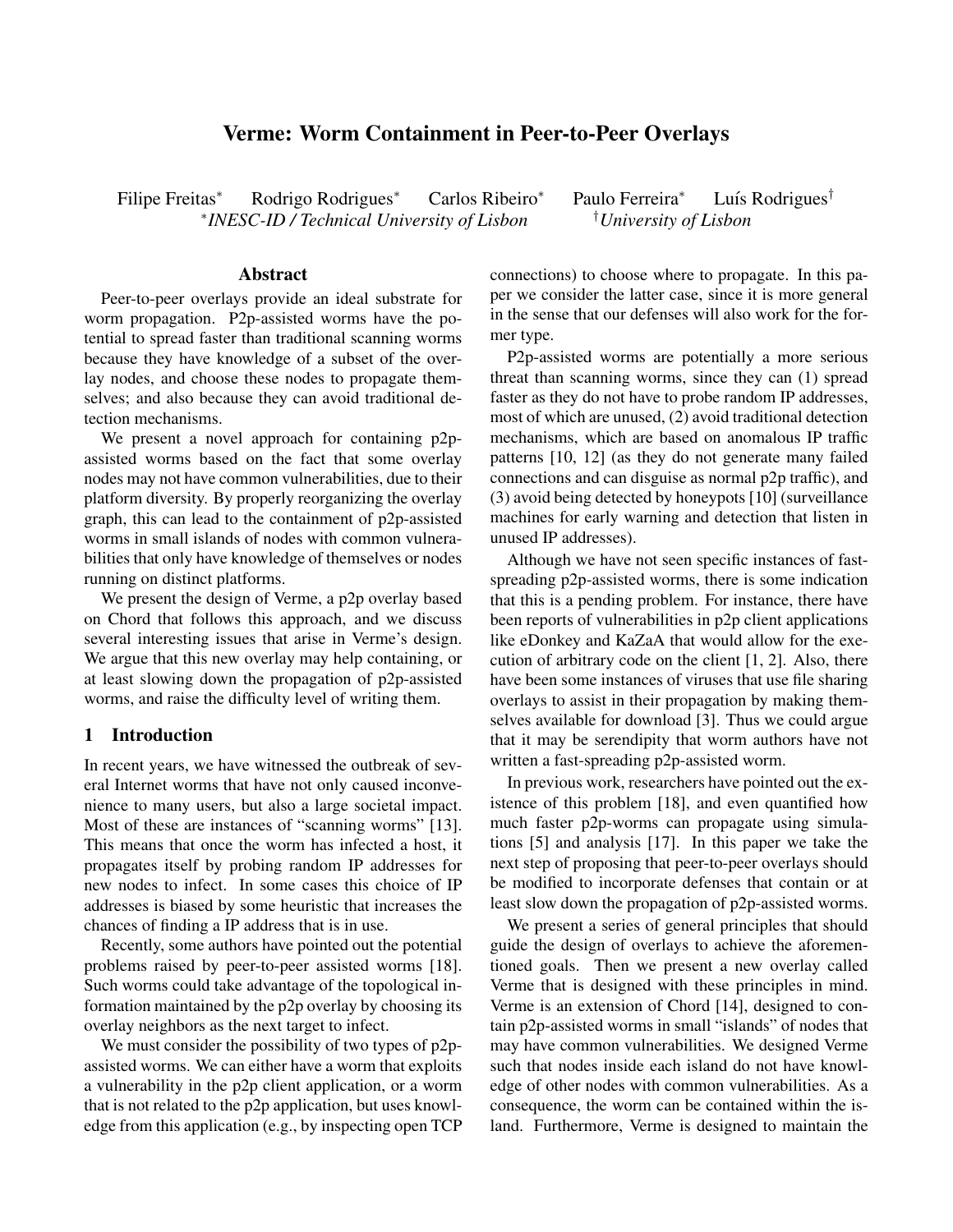good properties of Chord, namely its good lookup performance and low overhead.

In the design of Verme a series of interesting problems have arisen, like how to address Sybil attacks [8] (in this case a Sybil attacker could join the overlay with identities of the wrong platform type, and use them to obtain addresses of nodes it should not have access to), and how to address load-balancing issues that arise from the uneven distribution of platforms that nodes run on. In this paper we also discuss possible ways to address these problems.

While not claiming to have found a panacea, our new insights and overlay design may contribute to containing, or at least slowing down the propagation of p2passisted worms, and raising the difficulty level for writing them.

# 2 Design Principles

We propose that the design of peer-to-peer overlays should be guided by the need to incorporate defenses that limit the propagation of p2p-assisted worms. The main insight behind our proposal is that overlays contain many different types of nodes, running on different platforms, or using different versions of p2p client software. This diversity can be used to contain the propagation of p2p-assisted worms, since the vulnerabilities in one particular implementation or platform may not affect the entire population. For instance, the SQL-Slammer worm only affects Windows machines running SQLServer 2000 applications. On the other hand the Linux/Lupper worm spreads by exploiting web servers hosting vulnerable PHP/CGI scripts, but it targets only i386 machines running Linux because it is distributed as an i386 ELF program. In case the vulnerability is found in the p2p client applications it is also not likely to be present in different client implementations.

Therefore we propose that existing overlay designs must be modified such that the overlay graph (i.e., the graph formed by the overlay routing state) forms small "islands" of nodes that are running on the same platform (or otherwise have common vulnerabilities). The nodes in each island may be adjacent to other nodes from the same island, or to nodes from islands of distinct types (i.e., that do not have common vulnerabilities), but may not be adjacent to nodes from other islands of the same type.

Figure 1 gives an example of a system with two types of nodes that do not have common vulnerabilities. The overlay graph forms small islands of nodes of the same type (enclosed within the dashed circles). The nodes within an island may have edges among themselves



Figure 1: Generic structure of an overlay graph designed for worm containment

(i.e., they may be present in each other's routing tables) which may lead to the propagation of a p2p-assisted worm within an island. Nodes may also have edges to nodes that belong to distinct islands of other types, but never to nodes of distinct islands of the same type. Therefore a p2p-assisted worm will be confined to an island.

Modifying the overlay graph is not enough to succeed in preventing the propagation of p2p-assisted worms. For instance, a worm could use overlay maintenance messages or perform lookups to discover the network addresses of nodes of the same type from distinct islands. In the following sections we discuss other modifications to the peer-to-peer protocols and applications that are necessary.

# 3 Verme Design

In this section we present the design of Verme, an extension of Chord [14] that follows the design principles presented above.

In this presentation we rely on some assumptions that we will revisit in subsequent sections to discuss how reasonable they are or how they can be enforced.

First, we assume that each node is assigned a certificate that binds its node identifier to the public key that speaks for its principal, type, and possibly (depending on the level of security that is provided, as we will discuss next) its IP address.

To simplify our presentation, we will assume that nodes may be of two distinct types without common vulnerabilities (generalizing our design to support more than two types of nodes without common vulnerabilities is relatively straightforward). Furthermore we assume that nodes are evenly distributed among the two types.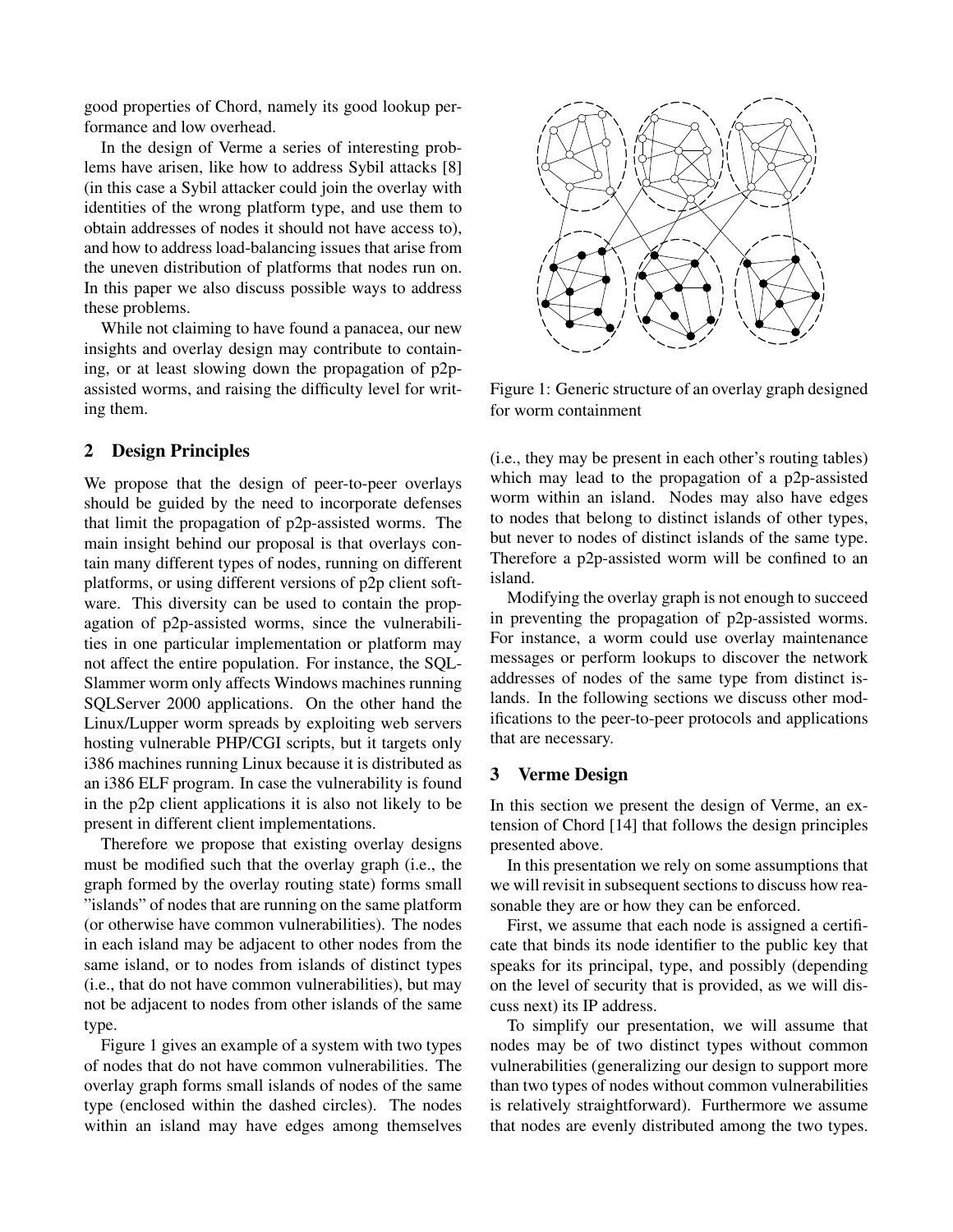

Figure 2: Identifier structure in Verme

In Section 5 we discuss how to mitigate the negative effects of uneven type distributions.

### 3.1 Chord overview

Chord [14] is a peer-to-peer routing overlay that provides a scalable lookup primitive that allows applications to find data stored in a peer-to-peer system.

In Chord nodes have identifiers that are 160-bit integers assigned in such a way that they are uniformly distributed (e.g., as the output of a SHA-1 function applied to the network address and port number of the node).

Chord designates the  $n$  nodes whose identifiers immediately follow a key (called the successor nodes) as responsible for that key. Lookups map a 160-bit key (the identifier of the data item) to the list of successors of that key.

Each Chord node maintains a small amount of routing state (small enough to keep its maintenance overhead low). This consists of a list of successors (i.e., the ids and IP addresses of the nodes that follow it in the ring) and a finger table, consisting of the IP addresses and identifiers of nodes that follow it at power-of-two distances in the identifier space.

Lookups requests travel through a sequence of nodes (either iteratively or recursively), where each node in this sequence answers or forwards the request to the node from its finger table with highest id still smaller than the desired key. The lookup will conclude when the successor of the id is reached, which happens with high probability after  $O(log N)$  routing hops.

# 3.2 Id Assignment

The id assignment scheme used by Chord does not obey the principles mentioned in Section 2, since the list of successors of any given node will typically contain nodes of both types. Therefore we modify the way ids are assigned such that the ring is divided into sections, where each section only contains the ids of nodes of a particular type. Furthermore, neighboring sections must always belong to different types. This will cause nodes of the same type from the same section to have knowledge about themselves (through their successor lists) but no knowledge of nodes of the same type in other sections (provided that the number of nodes in each section is large enough that successor lists never cross more than one section).



Figure 3: Finger and successor pointers in Verme

Verme's id assignment achieves this by dividing the node id in three parts, as depicted in Figure 2. The lower bits are assigned randomly, and the number of bits employed here specifies the length of the section. By adjusting this number properly we can ensure that, with high probability, successor lists do not cross more than one section. The middle bits are fixed according to the node type. With our simplifying assumption of having only two types in the system we could use a single bit. The higher bits are also assigned randomly and they specify the section number that the node is in.

# 3.3 Successors and Fingers

Each node maintains pointers to a successor list that are used and maintained just like in Chord. However, finger table entries must be modified to point to a node that is not of the same type as the node itself, to respect the design principles presented in Section 2.

Thus we need to change the way that fingers are defined. Instead of a finger table entry pointing to the node that follow it at power-of-two distances in the identifier space, the finger entry will now correspond to the first successor of the ids at the same distance that belongs to the opposite type. Figure 3 shows a Verme ring with the successors and fingers of a node.

# 3.4 Lookups

Lookup is the crucial abstraction provided by the routing overlay. In Chord (as in most peer-to-peer overlays) any node in the system can issue a *lookup(id)* operation. As mentioned, this returns the address of a node (or set of nodes) that are responsible for the data with that id (in this case these are the successors of the id).

This is used not only by applications, but also in the overlay maintenance protocols: finger table entries are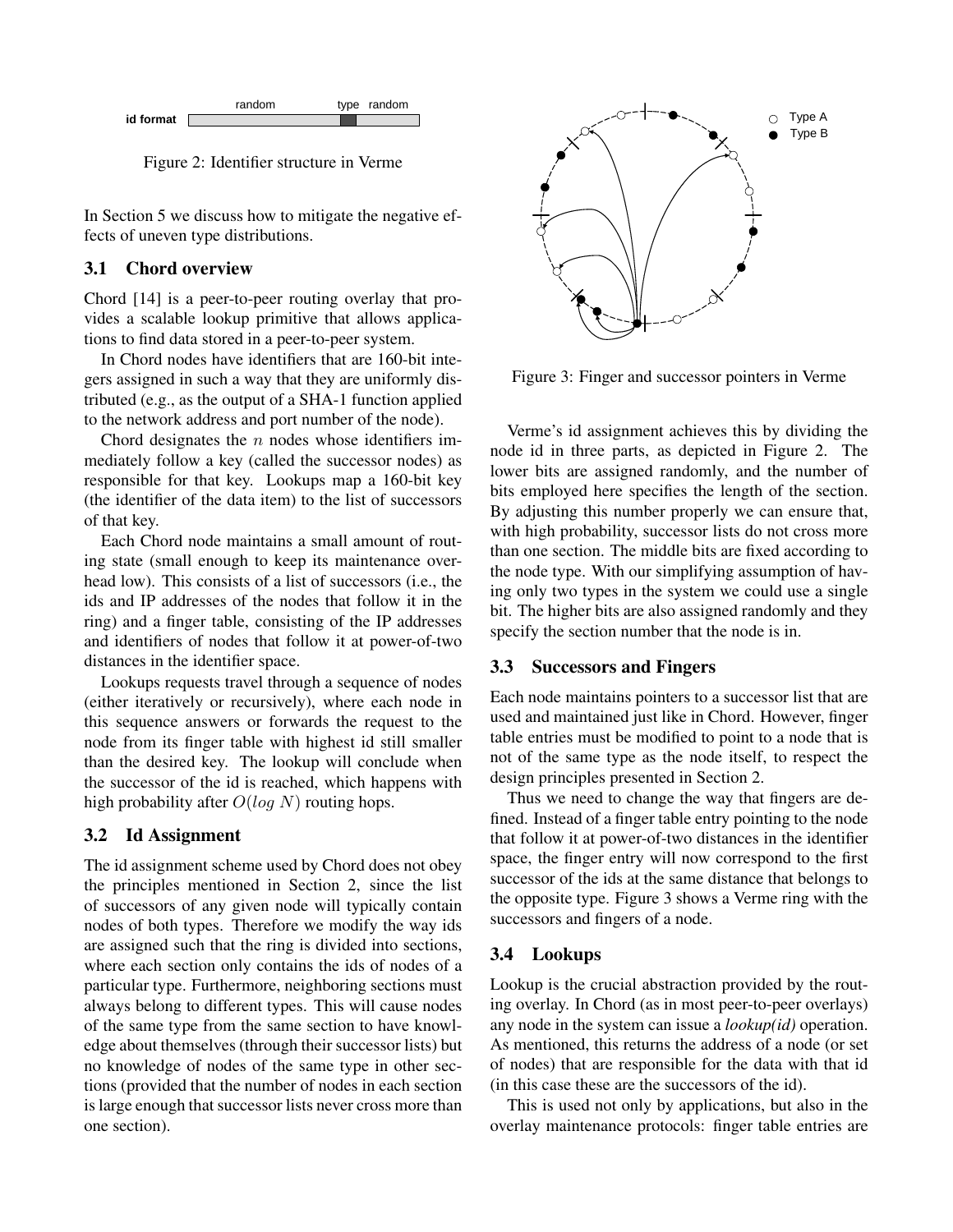refreshed periodically by performing a lookup to the appropriate point in the id space; and joins of nodes incoming to the overlay are also initiated by performing a lookup to the id of the incoming node, who then contacts its new successor to update its routing information. We will begin by discussing how lookups are modified for overlay maintenance operations, and we discuss how applications can use lookups in Section 4.

Lookup is an operation that poses high risk for worm propagation. The current abstraction allows a worm to crawl the overlay, by making lookups with different ids, to obtain addresses to attack. We address this issue by changing several aspects of the lookup operation. First, the lookup message must carry the certificate of the node that is performing the lookup. This will allow the successor of the id to verify the legitimacy of the initiator in looking up this id. When lookups are being used for joining the overlay or calculating finger table entries, this is straightforward: the node must verify if it is the successor or a correct finger of the id in the certificate.

The second aspect we need to address in lookups is that they cannot be iterative, since many nodes in a lookup path have the same type as the node performing the lookup. Therefore we change the lookup to be either recursive (i.e., the reply travels back through the reverse lookup path) or transitive (i.e., the forward path is identical to a recursive lookup, but the replier contacts the initiator directly). If the lookup is recursive, the reply must be encrypted with the public key of the initiator (present in the certificate sent with the lookup) to keep the IP address in the reply from being disclosed to the nodes in the lookup path.

Transitive lookups are more efficient, but in this case the certificate sent in the lookup must contain the IP address of the initiator node, to allow the replier to contact him. This will open an avenue for an infected node to collect a large number of IP addresses of any type, simply by inspecting the IP addresses in certificates that are sent through it. Since overlay maintenance messages are small and relatively infrequent, we made the choice of using recursive lookups for this kind of operations. We discuss lookups performed by applications next.

#### 4 Upper Layers

The layers above the lookup substrate also need to be modified to preserve the design principles and properties subjacent to our scheme, like not propagating network information about peers.

In this section we will focus on a particular layer that uses the lookup infrastructure: a distributed hash table (DHT) that supports get and put operations, similar to



Figure 4: Replication of data items in a DHT

the DHash layer built on top of Chord lookups [7]. We believe this is representative of how other applications can be adapted.

DHash uses lookups to get or put data in the overlay. In this system data is replicated in the set of  $n$  successors of the identifier of the data item. Get and put operations are preceded by a lookup that returns the address of one or more nodes responsible for the data. Then these nodes are contacted directly to store or retrieve the data.

This poses a risk to worm propagation because the responsible node may be from the same type of the node making the request. The first step to address this problem is to change the way that replicas are assigned. Instead of replicating in the  $n$  successors of the identifier of the data item, we make  $n/2$  replicas at that point in the id space, and another  $n/2$  in the same position of the subsequent section of the ring (of the opposite type).

This design is depicted in Figure 4. In this case the lookup will only return the addresses of the replicas that are of the opposite type of the node that issued the request. Then these nodes can be contacted directly to perform the *get* operation. In the case of puts, the client node should not contact directly the replicas of its own type. Instead, it contacts the remaining replicas, which are then responsible for replicating the data on the replicas of same type as the client.

This design feature also has the advantage of increasing reliability, since a worm outbreak that affects nodes from one type will not be able to wipe out all copies of a given object. We intend to further explore the increased availability and reliability guarantees of our system.

In the next section we discuss some implications of this design when the assumptions we stated previously (namely when nodes may obtain many or incorrect certificates) are not met.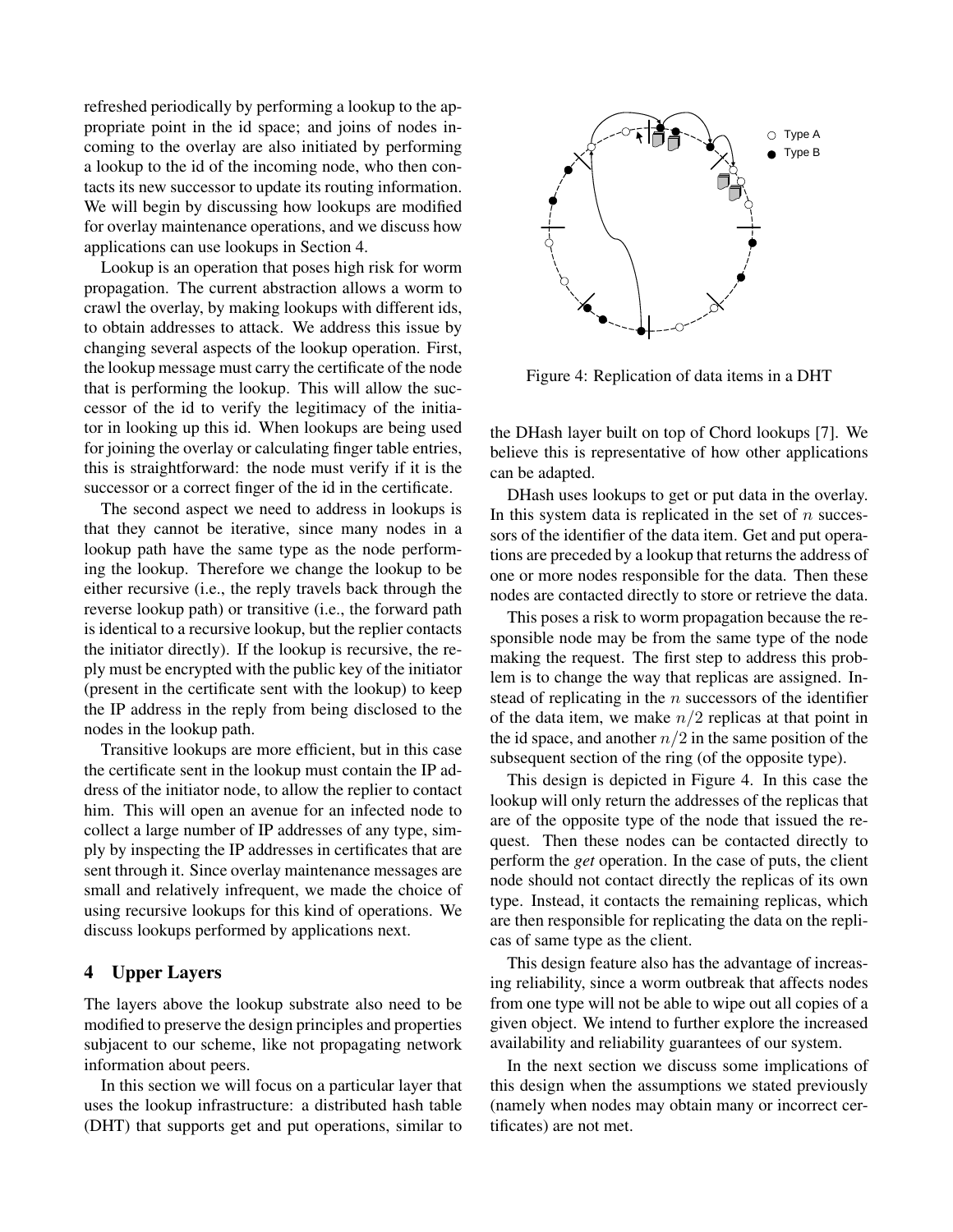#### 5 Discussion

In this section we question the validity some of the assumptions made previously, and discuss other issues that remain open.

### 5.1 Sybil Attacks

In our design we assumed that nodes had certificates containing a correct indication of the type of node.

Issuing such certificates and limiting Sybil attacks [8] are issues that have been solved with some degree of success in deployed systems like Credence [15] (by asking joining nodes to download a large file or solve cryptographic puzzles). Also, in some cases where the client hardware allows it, we can use remote attestation to verify the identity and platform where the client is running.

However, a more problematic type of impersonation would happen if even a single bad node would obtain a certificate for a type that is different from the vulnerable machines (even, if needed, by acquiring a machine of that type), and perform lookups to several ids to collect a series of IP addresses of the intended type. For instance, a single node pretending to be running Linux could obtain many IP addresses of Windows machines by joining the overlay and looking up ids at random.

Our take on this problem is that we cannot solve it entirely, as there always may be a small fraction of impersonating nodes in the system, so we should minimize the damage caused by these nodes.

The impact of this attack can be limited if we only use recursive operations (i.e., an operation request is routed recursively like a lookup, and the reply travels back through the reverse lookup path), precluding lookups that return an IP address. This way, a node's knowledge of nodes of the opposite type is limited to its successors, fingers, and the nodes to whom it may be a successor or finger. The number of such nodes is  $O(log N)$ , and therefore is quite limited.

Note, however, that there is a tradeoff between performance and security: Performance is maximized if the responsible node replies directly to the initiator of the lookup, while security is maximized if lookups carry an operation request with them, and the reply travels back through the reverse lookup path (without any information about the address of who produced the reply). In between these two design points we can have intermediate solutions, like choosing a single intermediate node to relay the reply back to the client, i.e., the reply takes two hops to travel back to the client.

#### 5.2 Uneven Distribution of Node Types

Another aspect that will complicate our design is the uneven distribution among distinct types: e.g., Windows XP represented 51% of the operating systems used to access Google's web site in 2004 [4]. This raises a loadbalancing problem: the "islands" of the most common types will be much more populated than those of other types. Consequently, there is much more work to do by nodes of less common types.

A possible way to alleviate this problem is to perform an automatic classification of nodes in different types according to the output of remote OS fingerprint tools [9]. Such tools enable the remote collection of information about the software environment each node is running (like operating system and services that are running).

This information could be collected when a node joins the overlay (and audited periodically) and would enable a more reliable classification of nodes, and also the distinction between nodes that may be running on similar platforms but are less likely to have common vulnerabilities due the types of services that they run. The latter might be used to improve the load balancing by partitioning the most populated sets of node types.

### 5.3 Generalizing to Other Overlays

Even though DHTs are gaining in popularity, many popular p2p applications are based on unstructured overlays. We believe the design principles stated in section 2 can also be applied to modify the design of unstructured overlays.

For instance, in BitTorrent the tracker is responsible for assigning neighbors for peers to download content, hence for forming the overlay graph. So, if we assume that the tracker is not vulnerable to worm infection (e.g., it will not run any services, run behind a firewall, etc.), then it will be able to assign neighbors in a way that forms an overlay graph with the generic structure of Figure 1.

### 6 Related Work

The containment of p2p-assisted worms is a recent research area.

One of the first papers to point out the existence of this problem was the work of Zhou et al. [18]. In this workshop paper, the authors motivate the problem, and propose as their main research direction populating p2p overlays with guardian nodes. These are special nodes that are running worm-detection software (which the authors later proposed in a separate paper [6]) that tracks